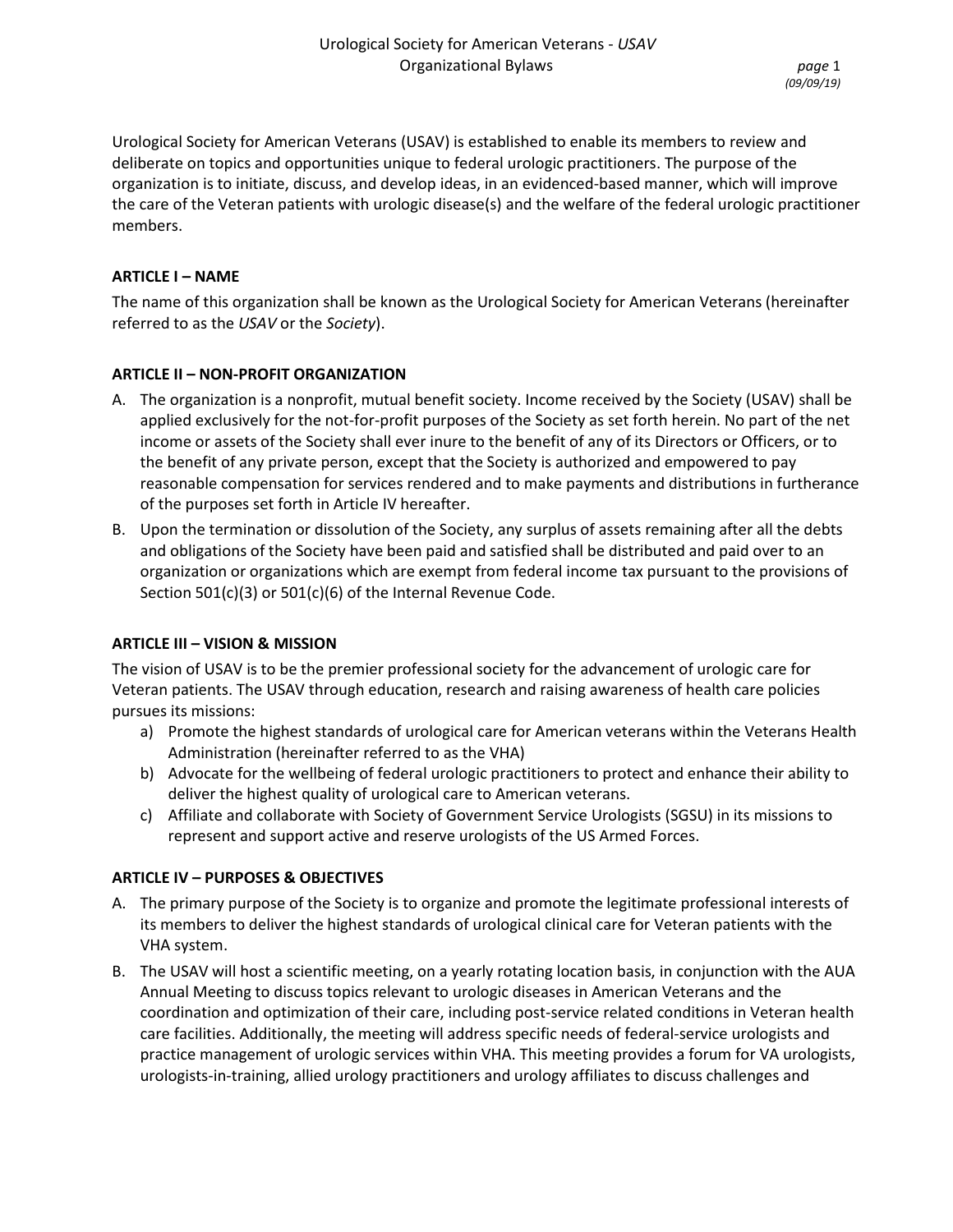opportunities that impact the urological care of American Veterans. The USAV is not an official government-sanctioned or funded organization.

- C. The subsidiary purposes are to encourage, promote and support:
	- 1) Education of conditions of the genitourinary tract, their diagnoses, treatments and corrections.
	- 2) Research, innovation, development and improvement of methods for the diagnosis, prevention and treatment of genitourinary conditions.
	- 3) Quality and management improvement projects pertaining to clinical, operational and administrative processes.
	- 4) Continuing medical education programs, presentations and publications of clinical, scientific, operational and administrative improvement pertaining to the specialty of urology within the VHA.
	- 5) Communication and dissemination of the information pertaining to the specialty of urology within the VHA system to members of the Society, VHA leadership, American Urological Association and the public.
	- 6) Public awareness of the high standards of urological practice in the Veterans Health Administration.

# **ARTICLE V – MEMBERSHIP CATEGORIES & CRITERIA**

The USAV offers 4 categories of membership: Active, Resident/Fellow, Allied and Affiliate. The USAV offers, and encourages, dual membership in USAV and Society of Government Service Urologists (SGSU) in alignment with its mission to affiliate and collaborate with urologists of the US Armed Forces.

## V- **Section 1 – Active Membership**

a) Urology physicians who have completed residency and/or fellowship training in urology with VA appointments, affiliation and/or interest in Veterans' urological care.

## V- **Section 2 – Resident/Fellow Membership**

- a) Residents who are in ACGME-accredited urology residency training programs preferably sponsored or affiliated with VHA.
- b) Fellows in clinical and/or research urology

## V- **Section 3 – Allied Membership**

Allied Membership shall be available to non-physician professionals with interest, experience, expertise in urologic care and/or affiliation with VHA.

- a) Advanced Practice Providers (APP) such as Physician Assistants (PA) and Nurse Practitioners (NP).
- b) Registered nurses (RN), registered nurse assistants (RNA) and urology technicians.

## V- **Section 4 – Affiliate Membership**

The USAV offers affiliate membership to non-urology physicians and non-physician professionals with interest in urologic care and/or affiliation with VHA.

## **ARTICLE VI – MEMBERSHIP APPLICATION**

VI- **Section 1 – Application Process**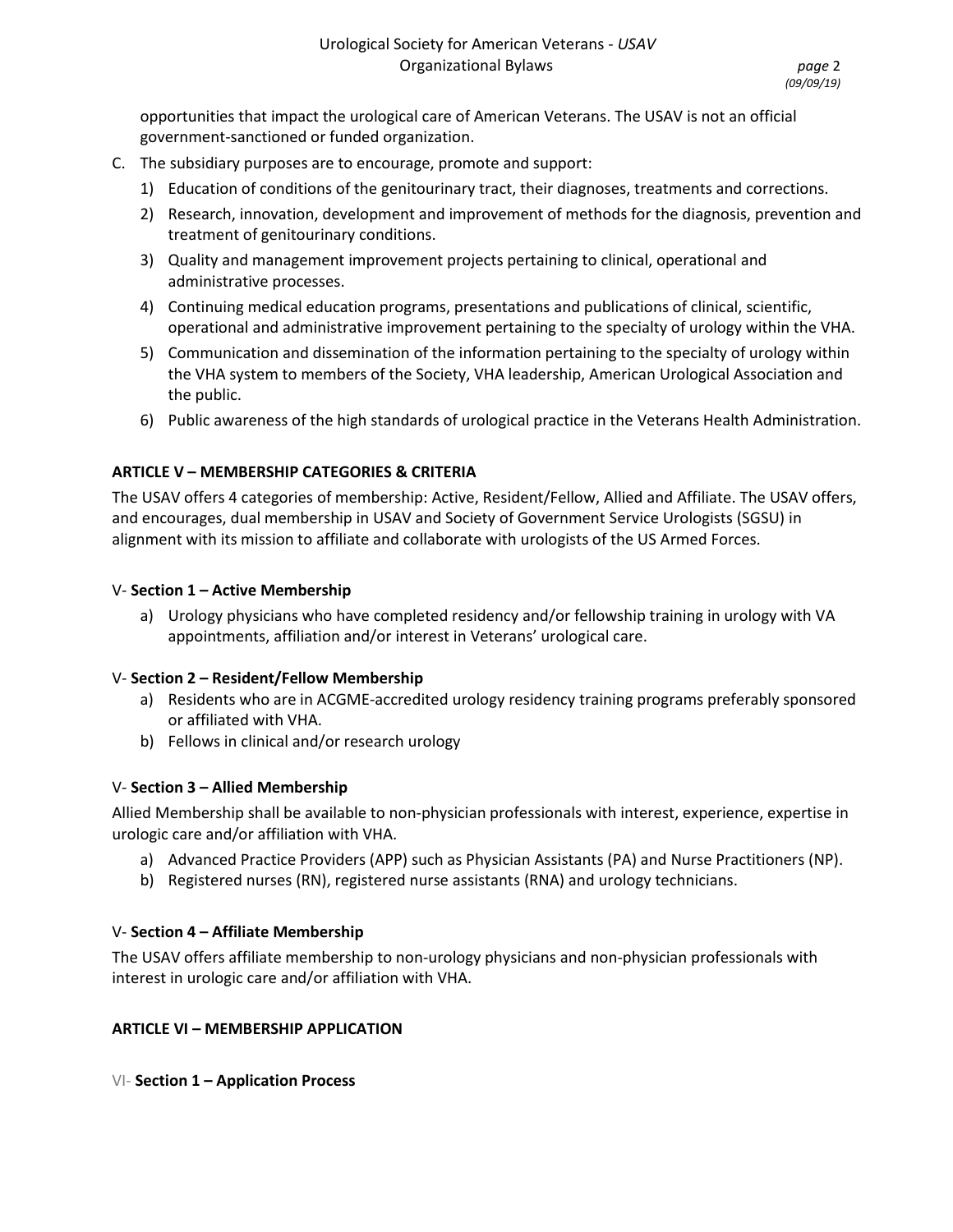Candidates seeking membership in USAV who meet the criteria shall apply electronically via the USAV website. Alternately, candidates may submit a completed application in writing to the Membership Committee Chair of USAV.

- a) The application will be reviewed for preliminary approval by the Membership Committee. The Committee may undertake any due diligence considered necessary to reach a preliminary recommendation decision.
- b) Chair of the Membership Committee shall submit the preliminary approved application to the Executive Committee for formal voting and approval.
- c) Chair of the Membership Committee shall notify in writing the Candidate, elected or otherwise, no later than 60 days from the date of receipt of the completed application.
- d) Membership will be activated following receipt of initiation Membership Fees.

# VI- **Section 3 – Suspension and Termination of Memberships**

Termination of Memberships shall be governed by the following rules:

- a) Membership Resignation. A Member may voluntarily resign from the Society at any time with written notice to the Secretary and/or Executive Board.
- b) Failure of the member to:
	- i) Pay dues, fees, or assessments
	- ii) Act in accordance with accepted ethics of the medical or scientific professions.
	- iii) Observe and comply with the Society's rules of conduct as prescribed by the Board in these Bylaws or otherwise
	- iv) Abide in the lawful decisions of any duly constituted committee of the Society
- c) Engagement in any conduct which is deemed by the Board or its designee contrary or prejudicial to the interests and/or purposes of the Society.

Membership Reinstatement. If membership is terminated for any reason, reinstatement shall be at the discretion of the Executive Board.

# **ARTICLE VII – MEMBERSHIP OBLIGATIONS RIGHTS & PRIVILIDGES**

# VII- **Section 1 – Membership**

Active, Allied and Affiliate Members are required to pay annual dues. Resident and Fellow Members are exempt from paying annual dues.

# VII- **Section 1 – Membership Annual Dues**

The membership period is the Society's fiscal year beginning October 1 and ending September 31. Membership is automatically continued upon payment of annual dues except for Members who no longer meet the criteria for membership as set forth in these Bylaws.

# VII- **Section 3 – Member Obligation**

Each Member agrees to be bound by these Bylaws and any amendments thereto, and by the lawful actions of the Board and voting.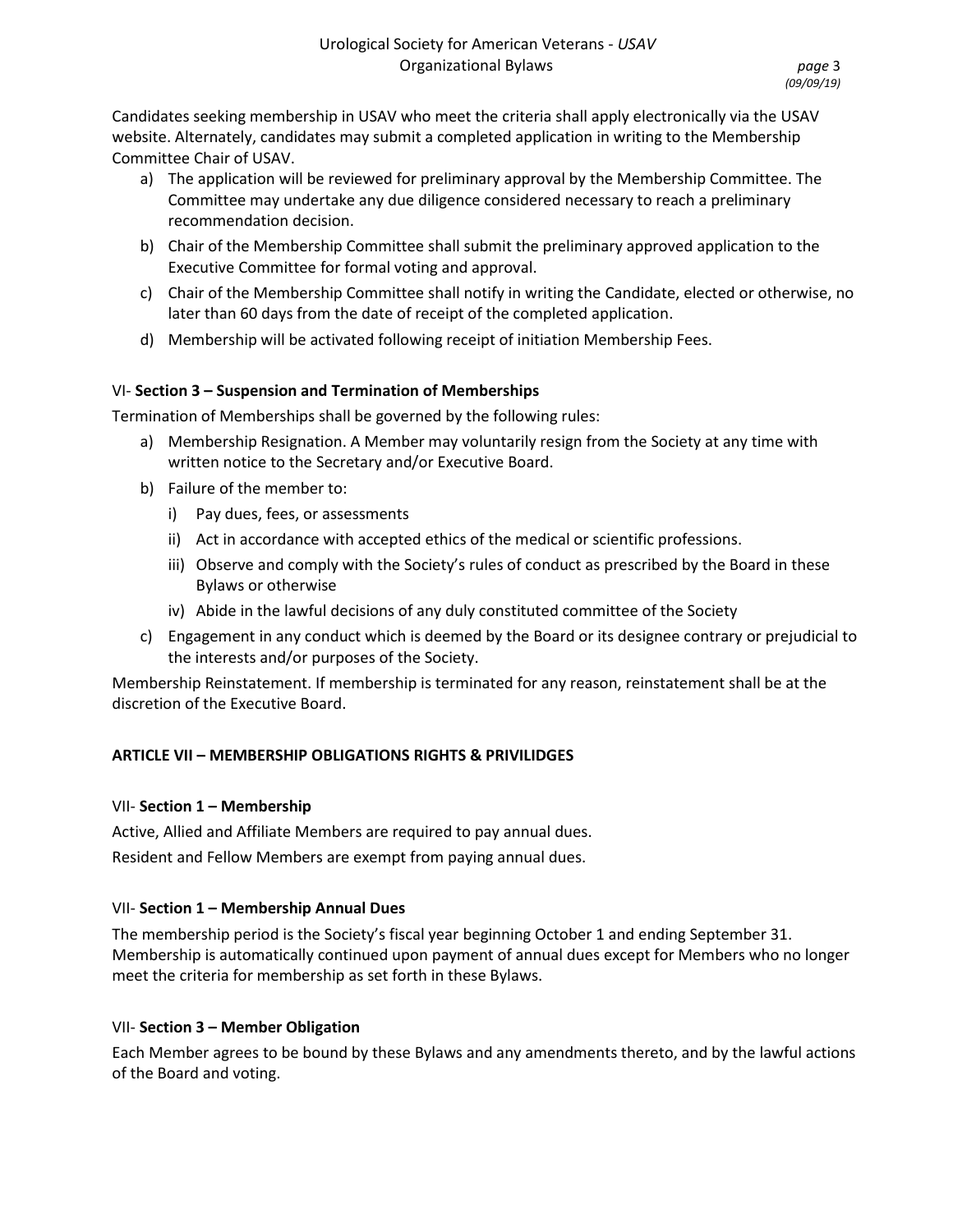## VII- **Section 4 – Member in Good Standing**

A Member in good standing is one who has paid current dues and assessments, followed Society's rules, bounded by these Bylaws and any amendments thereto, and by the lawful actions of the Board and voting.

# VII- **Section 5 – Attendance and Participation at the Annual Meetings**

The Society's annual meeting shall be held each year in alignment with the American Urological Association (AUA) annual meeting. Members in good standing have the right to:

- a) Attend and participate at the USAV annual meeting
- b) Submit abstracts for presentation at the meeting
- c) Endorse an abstract for submission by non-member of the USAV

USAV encourages members attend and participate in the annual USAV meeting as well as the annual meeting of its affiliate, the Society of Government Service Urologists (SGSU)

## VII- **Section 6 – Governance**

The Executive Board shall include 12 members; 5 Executives, 4 Committee Chairs and 2 Liaisons and one atlarge member.

A quorum consisting of minimum of eight (two-third) executive members is required to permit voting such as in cases of nomination of an officer. The President of the Society has the responsibility to determine if a quorum is present for voting purposes. In case of Tie vote, the President shall have the right the break the tie with an additional single vote ("yea" or "nay").

## VII- **Section 7 – Service and Participation in Committees**

Active and Allied members are eligible to serve on committee(s) and subcommittee(s) for the USAV. The Chair of the nominating Committee has the responsibility to submit names of potential candidates interested to serve to the Executive Board for consideration.

## VII- **Section 8 – Eligibility to Hold Office**

A Member is eligible to serve and get elected to the Executive Board of USAV if he/she meets the following qualifications:

- a) A minimum of 2 years of active participation in the USAV as a member in good standing.
- b) Satisfactory completion of duties as a member of USAV Committee or Sub-committee.
- c) Only Active members are eligible for elected office. Resident/Fellow, Allied and Affiliated members may not hold elected office. In the absence of available suitable candidates who meet the eligibility criteria stated above, the Executive Board has the right to vote and elect a candidate deemed exceptionally qualified to serve.

## VII- **Section 9 – Member Liability**

No member of the Society, the Executive Board and/or their respective employees shall be personally or otherwise liable for any of the debts or obligations of the Society.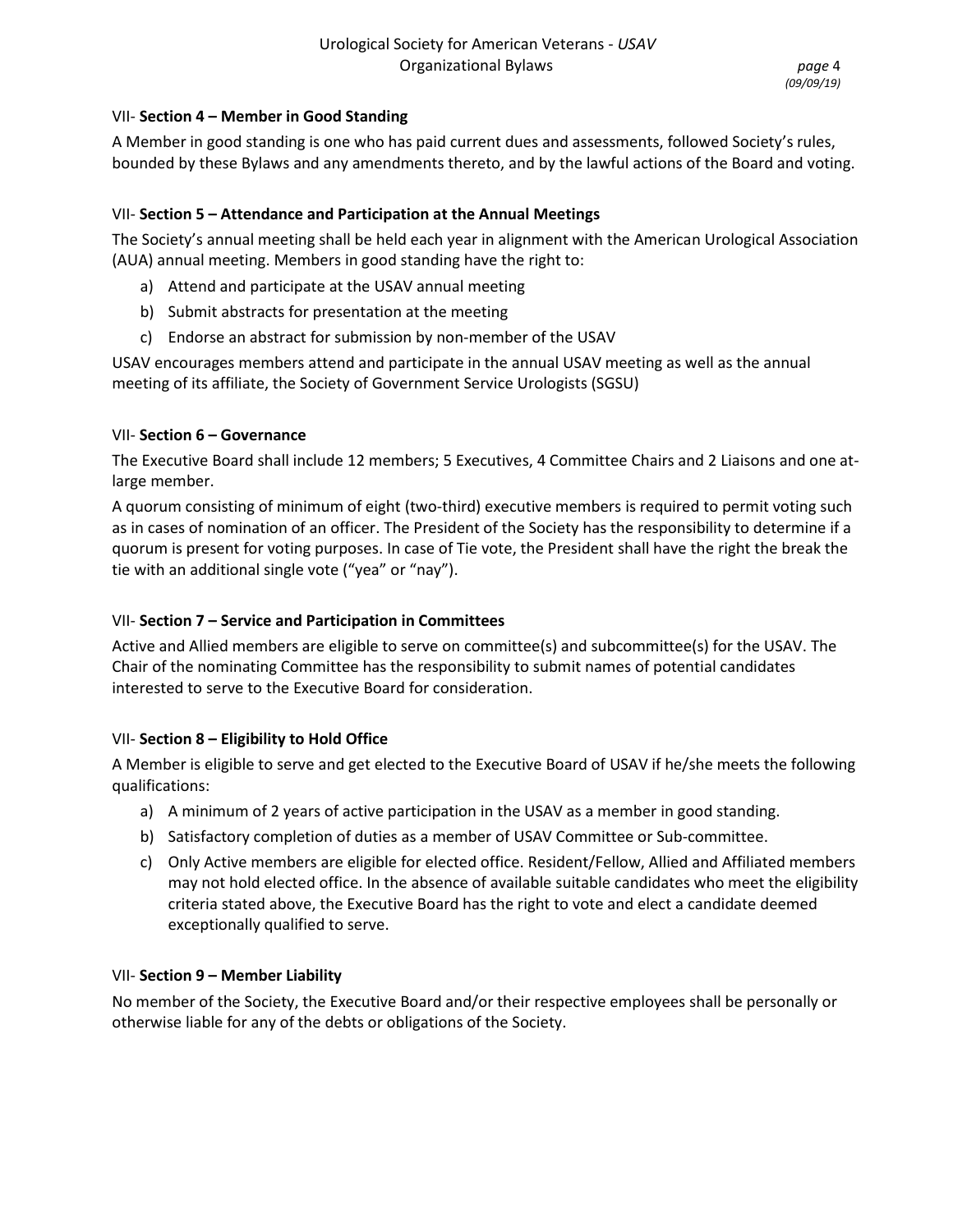#### **ARTICLE VIII – EXECUTIVE BOARD**

The Executive Board shall constitute the governing board of the Society and shall be responsible for the administration and management of the Society. The Executive Board shall consist of 12 members, which includes 5 Executives, 4 Committee Chairpersons and 2 Liaisons and 1 Member-at-Large as detailed below.

- a) Term of office is defined as a two-year appointment, which shall take effect following the USAV annual meeting. For Scientific Program officers, the two years shall include one year as Co-Chair and a subsequent year as the Chair.
- b) The Nominating Committee shall identify and nominate to the Executive Board candidates interested to serve who meets the criteria to hold office position. The names of the candidates shall be submitted 3 months in advance of the Annual Meeting. The Executive Board shall follow the Article VII, Section 6 regarding voting procedure.
- c) The position of President shall be an expected progression appointment from the Vice President/President-Elect to President at the completion of the two-year term.
- d) Succession Plans In the event the President becomes unable to perform the duties of the Presidency, the order of succession of officers shall be the President-Elect followed by the Secretary and lastly the Treasurer.
- e) Eligibility for Vice president / President-Elect position requires a minimum of 3 years of service on the Executive Board.
- f) The duties of the members of the Executive Board are detailed in Article XII.

#### **Executives**

| President                   | 2-year term | 2019-2021 | Muta Issa               |
|-----------------------------|-------------|-----------|-------------------------|
| <b>President Elect</b>      | 2-year term | 2019-2021 | Robert Grubb            |
| Immediate Past President    | 2-year term | 2019-2021 | Jeff Jones              |
| Secretary (renewable)       | 2-year term | 2019-2021 | Marc Rogers             |
| Treasurer (renewable)       | 2-year term | 2018-2020 | Krishnanath Gaitonde    |
| <b>Committee Chairs</b>     |             |           |                         |
| Chair, Membership           | 2-year term | 2018-2020 | Jennifer Taylor         |
| Chair, Bylaws               | 2-year term | 2018-2020 | Vacant                  |
| Chair, Nomination           | 2-year term | 2019-2021 | Vacant                  |
| Chair, Scientific Program   | 1-year term | 2019-2020 | <b>Florian Schroeck</b> |
| Co-Chair Scientific Program | 1-year term | 2019-2020 | Minhaj Siddiqui         |
| Liaisons                    |             |           |                         |
| <b>AUA</b>                  | 2-year term | 2019-2021 | Lori Lerner             |
| SGSU                        | 2-year term | 2019-2021 | Mohammad Ramadan        |
| <b>Member-at-Large</b>      | 2-year term | 2018-2020 | John Leppert            |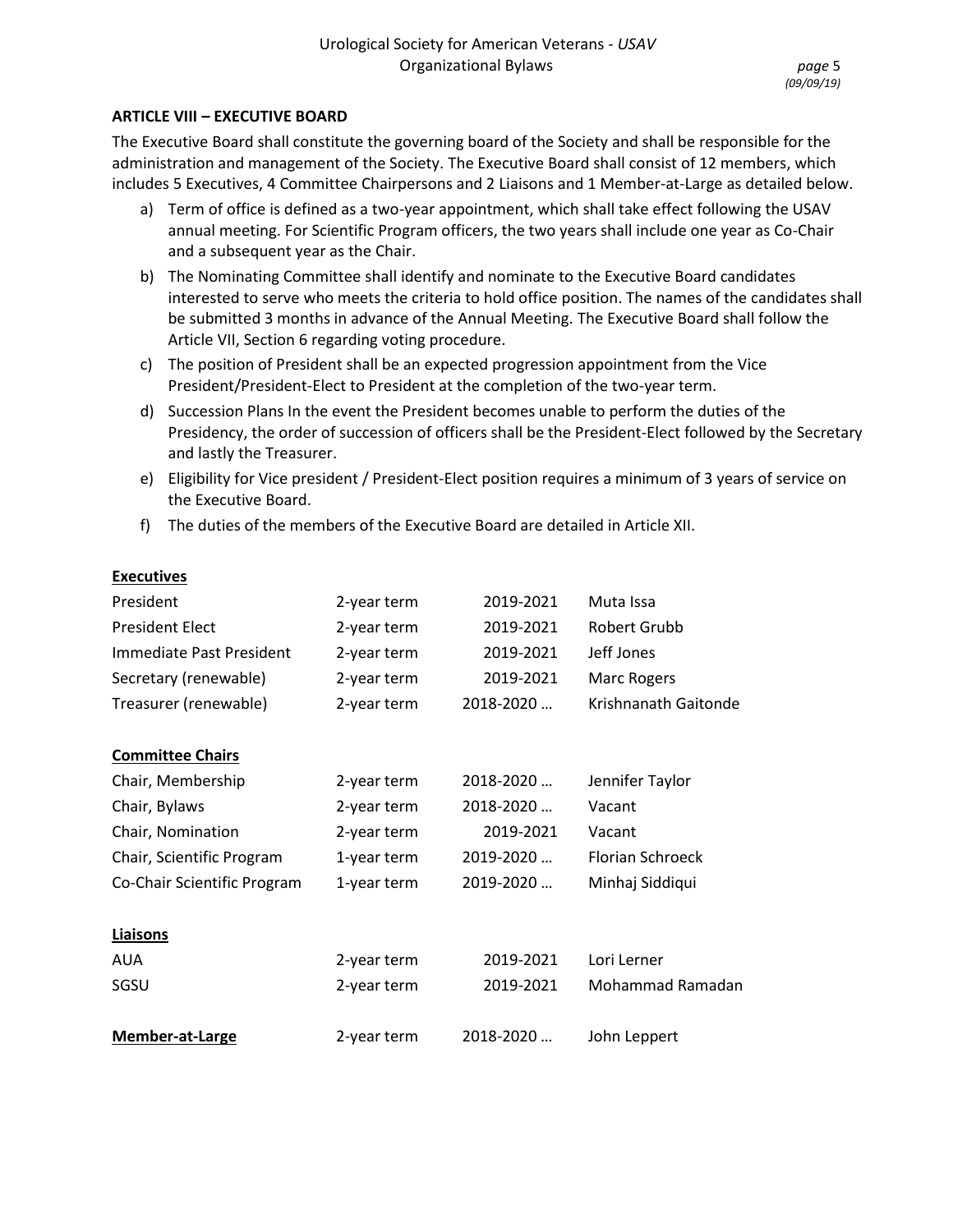## **ARTICLE IX – EXECUTIVE COMMITTEE MEETINGS**

#### IX - **Section 1 – Business Telephone Conference**

An Executive Board meeting will be held bimonthly to discuss Society's business, strategic planning, ongoing projects, new business and initiatives. The agenda of the meeting shall cover:

- 1. Report from President / Vice President
- 2. Reports from Executive Board (Secretary, Finance, Past President)
- 3. Reports from Executive Chairs (Bylaws, Membership, Nomination & Scientific Programs)
- 4. Reports from SGSU Liaison & AUA Liaison
- 5. New Business
- 6. Other Business

## IX - **Section 2 – Meetings**

Members of the Executive Board shall meet during the Society's annual meeting at the AUA (May) and the Affiliate SGSU Meeting (January). The objectives and the agenda of the meetings will be aligned to the one delineated in article IX Section 1.

#### **ARTICLE X – AMENDMENTS**

Any member of the Executive Committee may propose in writing a change in the Rules of Procedure or an amendment thereto. The proposal will be forwarded to the Bylaws Committee for consideration. If it is not found at variance with the Bylaws of the Society, the proposal shall be circulated to the all members of the Society's Executive Committee for voting at the first Quarter meeting every year.

#### **ARTICLE XI – PARLIAMENTARY ORDER**

"Robert's Rules of Order, Revised" shall be the parliamentary authority for all proceedings for the Society.

## **ARTICLE XII – DUTIES OF THE EXECUTIVE COMMITTEE**

#### XII - **Section 1 – General Duties**

The Executive Committee shall constitute the governing board of the Society and shall be responsible for the administration and management of the Society. Members shall be responsible for attending Executive Committee meetings unless otherwise excused.

## XII - **Section 2 – Duties of the President of the Society**

- 1. Serves as Chair of the Executive Committee and shall preside at all meetings of the Executive Committees.
- 2. Appoints members to Executive Committee and Chairpersons taking into consideration the recommendation of the nomination committee and members of the executive Board.
- 3. May appoint special committees authorized by the Executive Board and appoints chairpersons and members to the standing and special committees of the Society as necessary.
- 4. Commissions a periodic independent audit of the Society financial status at least every 4 years, which will be presented to the Executive Committee and annual business meetings.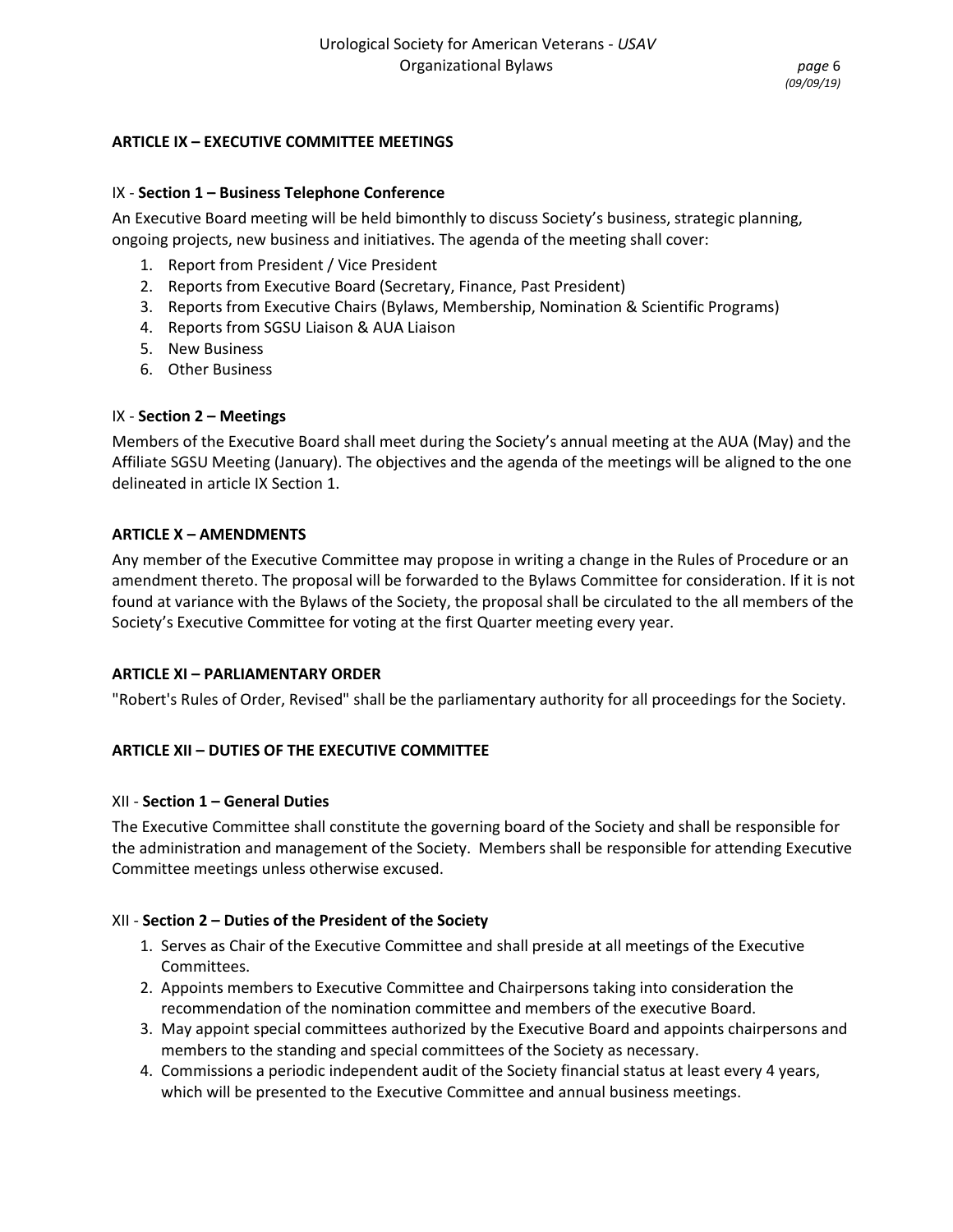- 5. Build collaborative relationships and support with the American Urological Association in coordination with the AUA Liaison and with the Society of Government Service urologist in coordination with the SGSU Liaison.
- 6. Work with members of the Executive Committee and Chairpersons to fulfil the mission of USAV

## XII - **Section 3 – Duties of the President Elect / Vice President of the Society**

- 1. Performs duties that are assigned by the President
- 2. Presides in the absence of the President as Chair of the Executive Committees.
- 3. Notify members regarding their appointment to the various committees of the Society.
- 4. Give due notice of all meetings of the Society and of the Executive Committee.

# XII - **Section 4 – Duties of the Immediate Past President**

- 1. Provide support and guidance to ensure seamless smooth transition and operation.
- 2. Assist in conveying the mission and the values of the Society to solicit and promote membership
- 3. Recommend nominations for appointments to the Executive Board.
- 4. Assist the Chair of the Scientific Program and Treasurer in obtaining funding for the annual meeting.
- 5. Preside in the absence of the President and Vice-President as Chair of the Executive Committees.

# XII - **Section 5 – Duties of the Secretary of the Society**

- 1. Set-up a schedule for regular (bimonthly) Executive Committee meetings in consultation with the President/Vice President under ARTICLE IX sections 1&2.
- 2. Prepare agendas and minutes for the Executive Committee meetings in consultation with the President/Vice President under ARTICLE IX sections 1&2.
- 3. Act as Society representative in the exchange of rosters, program arrangements, and correspondence involving the American Urological Association, the American Board of Urology, and other societies with collaboration with the Liaisons for the societies and with advice and approval from the President.
- 4. Serve as Keeper of the Archives and Historian of the Society.
- 5. Maintain current contact information of Executive Committee and Chairpersons.
- 6. Assist with other duties as are assigned by the President of the Society.

## XII - **Section 6 – Duties of the Treasurer of the Society**

- 1. Direct, send statements and collect membership dues.
- 2. Maintain records of checking and saving accounts.
- 3. Disburse funds as may be necessary to meet appropriations and expenses of the Society.
- 4. Prepare an annual financial statement and budget.
- 5. Cooperate with an independent financial audit commissioned by the President at least every 4 years.
- 6. Notify Executive Committee of members who are delinquent in payment of dues.
- 7. Prepare and submit appropriate reports to the Internal Revenue Service.
- 8. Work together with the Chair of Scientific Program, Executive Committee members and the management group to secure funding and support for the annual meeting.

## XII - **Section 7 - Duties of the Membership Chair**

- 1. Convey the mission and the values of the Society to solicit and promote membership
- 2. Receive and review applications for new members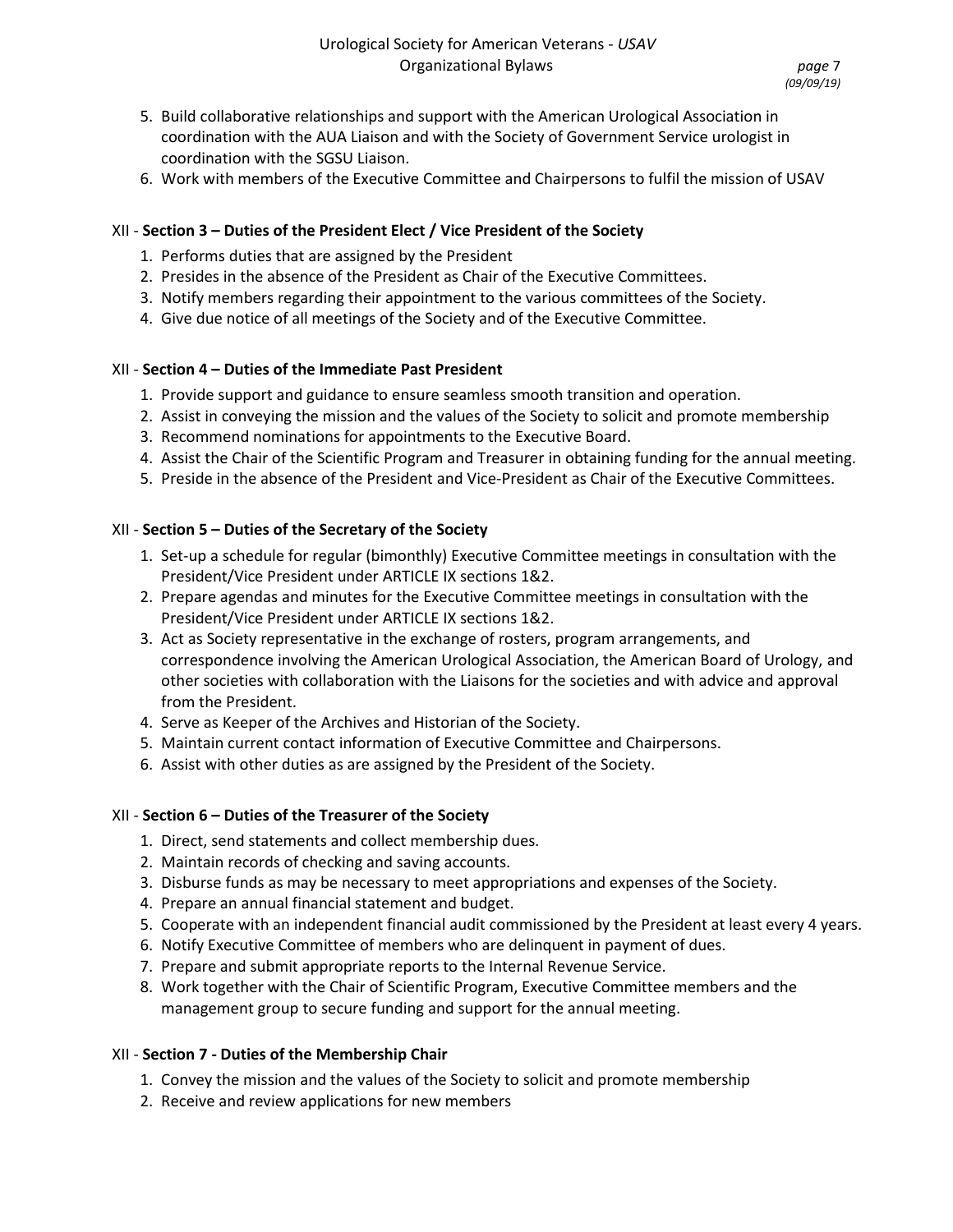- 3. Provide a roster of candidates who meet requirements to be voted on for approval
- 4. Maintain current membership requirements in accordance with USAV bylaws
- 5. Lead efforts to increase membership and implement strategies of executive committee for expanding membership.
- 6. Send notification to new members of their selection into the Society.
- 7. Maintain up-to-date membership section (including electronic application) on the Society website.
- 8. Maintain up-to-date directory of memberships available to members on the Society website.

#### XII - **Section 8 - Duties of the Bylaws Chair**

- 1. Maintain a current copy of Bylaws
- 2. Guide executive committee and group membership in making desired changes to Bylaws
- 3. Provide membership/executive committee with written copies of proposed changes in advance of meetings so that proposed changes can be considered
- 4. Work with appropriate members of Executive committee to ensure implementation of approved changes to bylaws

## XII - **Section 9 - Duties of the Nominating Chair**

- 1. Call for nominations in advance of elections
- 2. Provide the executive committee (membership) with a roster of suitable candidates for vacant positions to be voted on at the executive board/membership meeting
- 3. Circulate the ballots in advance of the election
- 4. Notify successful candidates of their positions and their responsibilities
- 5. Assist the President in filling any temporary vacancies

## XII - **Section 10 - Duties of the Scientific Program Chair**

- 1. The position of the Scientific Program Chair shall be an expected progression appointment from Co-Chair to Chair following completion of one-year term.
- 2. The Scientific Program Chair is responsible for appointing Co-Chair taking into consideration input from the Executive Committee.
- 3. Scientific Chair is responsible developing the Scientific Program for the USAV Annual meeting held in conjunction with the AUA Annual Meeting.
- 4. The Scientific Chair is responsible for assembling a scientific program committee, consisting of qualified USAV members with interest to serve as abstract reviewers and moderators.
- 5. Select and invite speakers for the program. Speakers for USAV Topic, Sponsored Presentation and Keynote Lecture to be secured by December 01 in the calendar prior to the meeting.
- 6. Organize a call for abstracts, review and select abstracts and notify presenters.
- 7. Abstract submission, review and acceptance to be finalized in time to be incorporated and published in the AUA annual program book and accessible through the AUA Program App in the future.
- 8. Secure meeting location and other logistics with the assistance of the management group
- 9. Secure funding and support for the annual meeting with the assistance of the Treasurer, Immediate Past President and the management group.

## XII - **Section 11 - Duties of the Liaison Officers (SGSU & AUA)**

- 1. Interact with the SGSU & AUA to develop areas of common interest
- 2. Convey and advocate for USAV organizational interests and for interests of VA physicians as appropriate